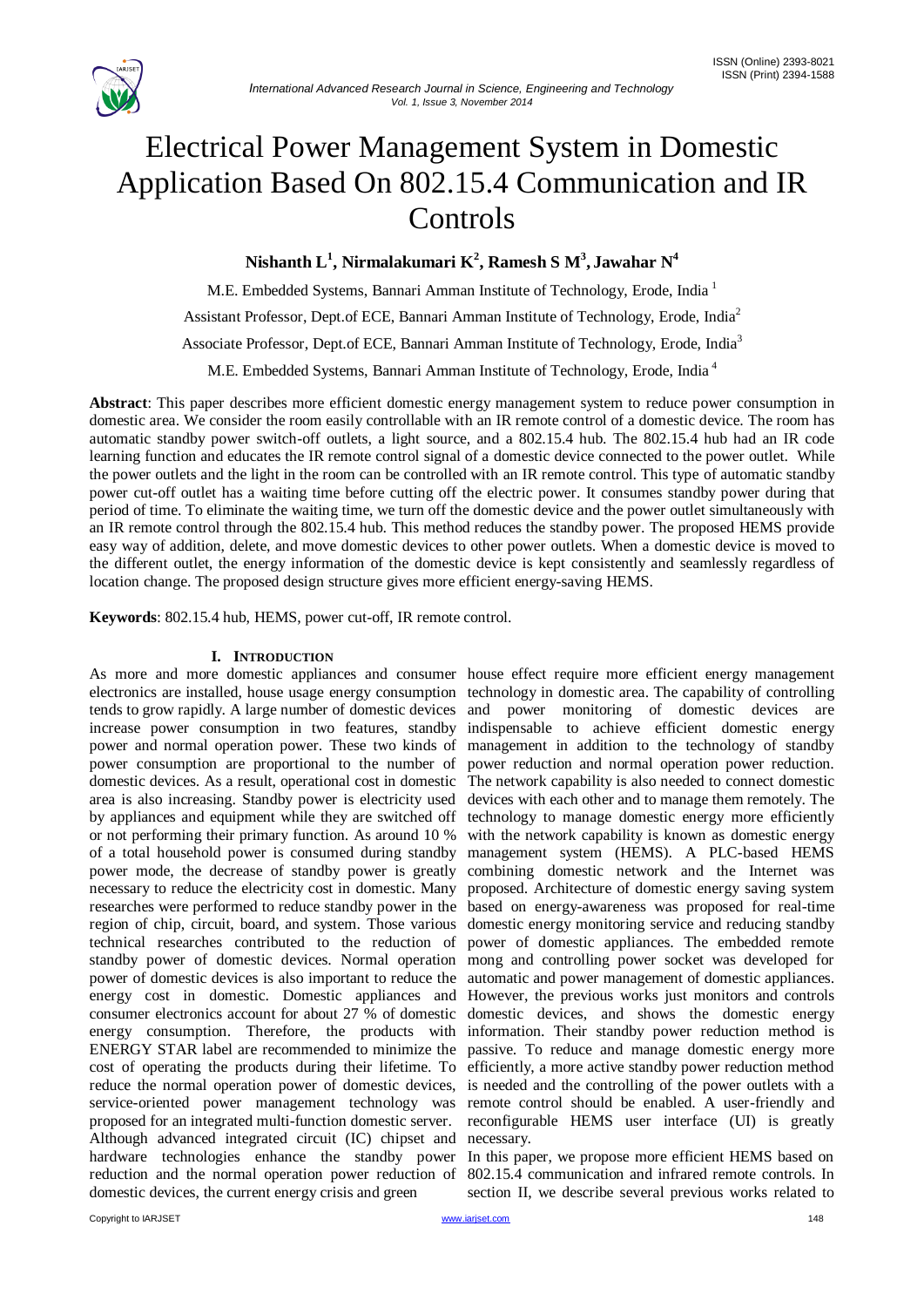

our paper. In section III, we propose and discuss a more A user can wake up the target power outlet by pressing the efficient domestic energy management system. In section IV, we show the implementation results. Finally, in section V, we conclude and summarize our paper.

# **II. RELATED WORKS**

# A. Automatic Standby Power Cut-off outlet

As described in the introduction, various technical researches were conducted to reduce standby power of domestic devices. Although domestic devices consume a very small amount of power in the standby mode, it is more efficient to totally cut off the electric power supply to those domestic devices. An automatic standby power cut-off outlet can contribute to the reduction of domestic energy cost. Fig. 1 shows the architecture of the automatic standby power cut-off outlet and the state transition diagram of it. The microcontroller is supplied with electrical power through the AC/DC circuit and includes 802.15.4 Radio Frequency (RF) module to communicate with 802.15.4 controller. 802.15.4 is a low-power and lowcost wireless personal area network standard (WPAN) based on IEEE 802.15.4 to configure wireless sensor networks. The monitoring circuit measures the power consumption and converts it into voltage. The microcontroller digitizes the voltage and calculates the consume power.



Fig. 1. Automatic standby power cut-off outlet, (a) Architecture , (b) State Transition diagram.

The power outlet has four kinds of state: boot, on, normal, and off. After booing, the power outlet goes to the ON state. After the guard time processed, the normal mode starts and the microcontroller monitors the consumed power. When the measured power is below the threshold value for the predetermined time, the microcontroller chooses the connected domestic device is in the standby power mode and turns off the relay to cut off the power supply to the connected domestic device. It goes to the off state. When it receives a wake-up command from the 802.15.4 controller, it goes to the ON state. This state transition repeats continuously.

## B. 802.15.4 Controller and Remote Control

end devices. Each button is assigned to the power outlets. and each domestic device simultaneously.<br>
Copyright to LARJSET 149 To control and wake up the power outlets, it is necessary to equip the 802.15.4 controller. Fig. 2 shows the configuration of the 802.15.4 controller and the connected

assigned button. To wake up the power outlet without pressing the button, the 802.15.4 controller has an IR code learning functionality. Each button of the 802.15.4 controller can be assigned to the button of an IR remote control. A user can control and wake up the power outlet without coming close to the 802.15.4 controller by using the IR remote control.



Fig. 2. 802.15.4 Controller connected with power outlets. C. Domestic Energy Management System

Energy monitoring systems can influence residents by informing them of the real-time domestic energy usage



Fig. 3. Web-based domestic energy management systems. If the breakdown energy usage of each domestic appliances and consumer electronics is displayed on a wall pad, a computer, or a television, residents can make an effort to reduce the domestic energy. Furthermore, webbased monitoring and control systems were developed to enable users to view domestic energy data and control domestic devices remotely through the Internet. A recent study found that 10 % of energy saving was achieved with a monitoring system providing real-time energy information.

Fig. 3 (a) shows the domestic energy information UI on the web in. It illustrates daily and weekly energy consumption of both total domestic and each domestic device. Fig. 3 (b) shows other examples of web-based domestic energy management system provided by Internet companies.

A user can access the HEMS UI of his own domestic via a smart phone and is encouraged to control domestic devices to reducedomestic energy usage because he figures out domestic energy usage information of both total domestic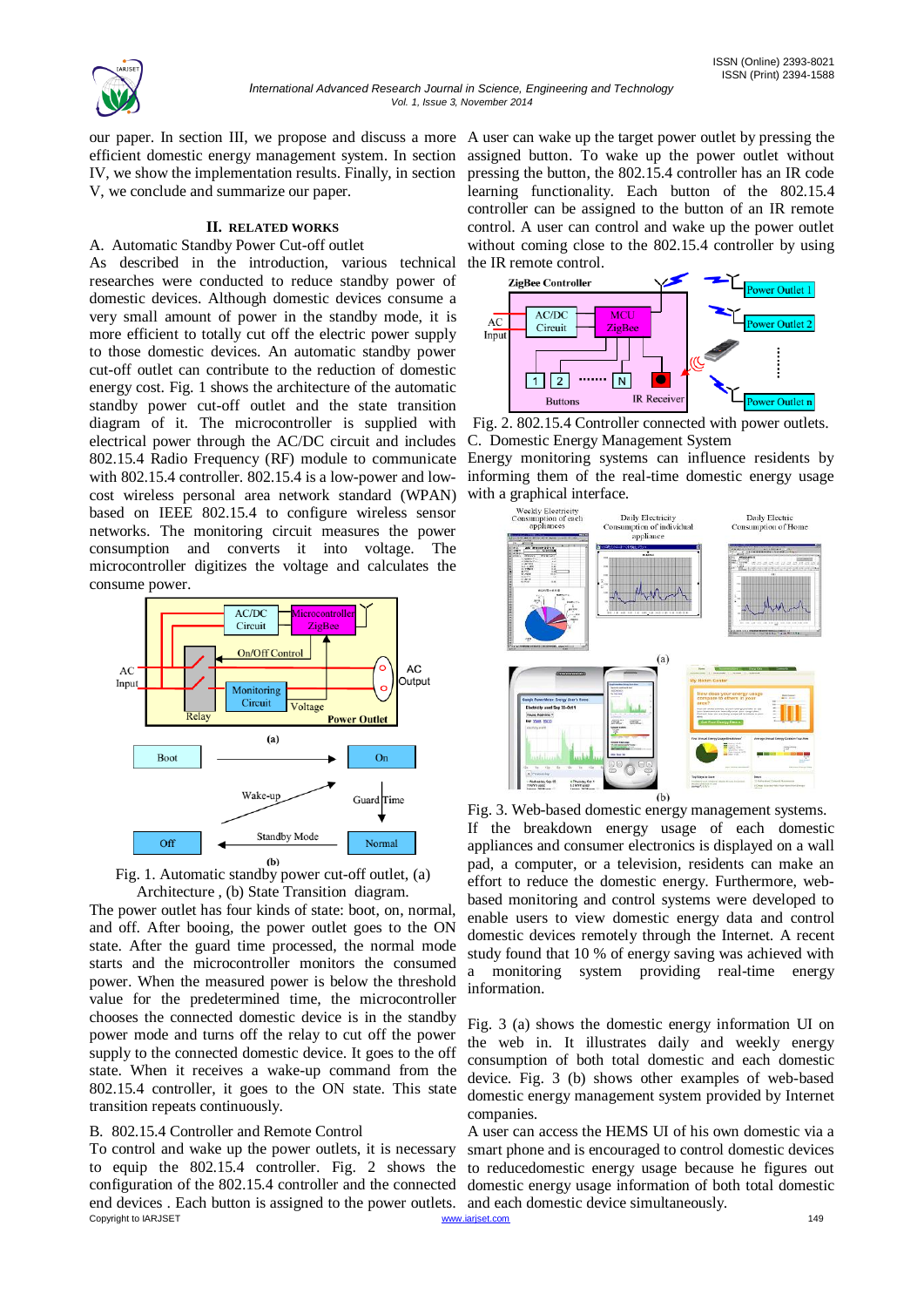#### ISSN (Online) 2393-8021 ISSN (Print) 2394-1588

# **III.PROPOSED DOMESTIC ENERGY MANAGEMENT SYSTEM**

Fig. 4 shows the architecture of the proposed HEMS. The domestic had two rooms and each room is equipped with one dimming light, two power outlet, and one 802.15.4 hub. The dimming light and the power outlets include a power measurement function to measure the power consumption and the capability of 802.15.4 communication. The 802.15.4 hub is connected to the dimming light and the power outlets. The domestic server communicates with two 802.15.4 hubs. Through the configured 802.15.4 network the domestic server can monitor and control the lights and the power outlets. When a domestic device is connected to the power outlet, a user can register the domestic device in the HEMS UI of the domestic server by assigning the outlet number to it. The HEMS can monitor the energy usage of the domestic device according to the information from the corresponding power outlet. As a result, the HEMS of the domestic server can monitor and control the lights and the domestic devices. It displays every hour, daily, weekly, and monthly energy usage of each domestic device and encourages users to make efforts to save domestic energy. The HEMS can also display the real-time active power consumption and the accumulated power consumption of each domestic device. A user can figure out which domestic appliance is unnecessarily turned on through the real-time active power consumption and how much power each domestic appliance consumes in this month through the accumulated power consumption. He can also analyse the energy usage of each room through the 802.15.4 hub. A user can get to the HEMS through the Internet in the remote area and turn off unnecessarily turned-on domestic devices.



Fig .4. Proposed HEMS architecture based on 802.15.4 communication and remote controls.

When a user moves the domestic device to the other power outlet, it is necessary to change the assignment of the domestic device. He can change it in the user-friendly HEMS UI by clicking buttons several times. The accumulated energy usage information of the domestic device is managed seamlessly and kept consistent regardless of location change. Fig. 5 shows consistent accumulation of energy usage information according to the change of location.



information.

The power outlet has the automatic standby power cut-off function. The power outlet periodically monitors the power consumption of the connected domestic device.

As soon as the monitored power consumption of the domestic device is below the threshold value for the predetermined period, the power outlet automatically cuts off the AC power to reduce the standby power consumption. The 802.15.4 hub has several buttons and an IR receiver. The buttons are assigned to the power outlets and the light. Its IR learning function enables the buttons of an IR remote control to correspond to the power outlets and the light.

A user can control the light and the power outlets with both the buttons of the 802.15.4 hub and the IR remote control. When a user turns off a television with a remote control, the automatic power cut-off outlet waits for the predetermined period before transiting to the off state. Unfortunately, it consumes the electric power during that period. To reduce the power consumption during the decision time, we modified the 802.15.4 hub firmware in . When a user presses the power button of an IR remote control to turn off a television, the IR signal can be simultaneously received by a 802.15.4 hub because the emission angle of a remote control is wide or the reflection of IR light is strong enough to reach the 802.15.4 hub.

When the 802.15.4 hub receives a power button signal of a remote control and the monitored power consumption of that outlet is below the threshold, it decides that a user turned off a domestic device and commands the power outlet to cut off the AC power. If the 802.15.4 hub does not receive the IR signal, it operates according to the typical automatic standby power cut-off algorithm.

This method actively reduces standby power consumption by turning off a domestic device and the power outlet simultaneously. Fig. 6 shows the firmware process flow chart of the 802.15.4 hub to control the power outlet connected to a domestic device.

With an IR remote control, a user can command the domestic server to display the power con information of the room through the 802.15.4 hub and then check it at the domestic server.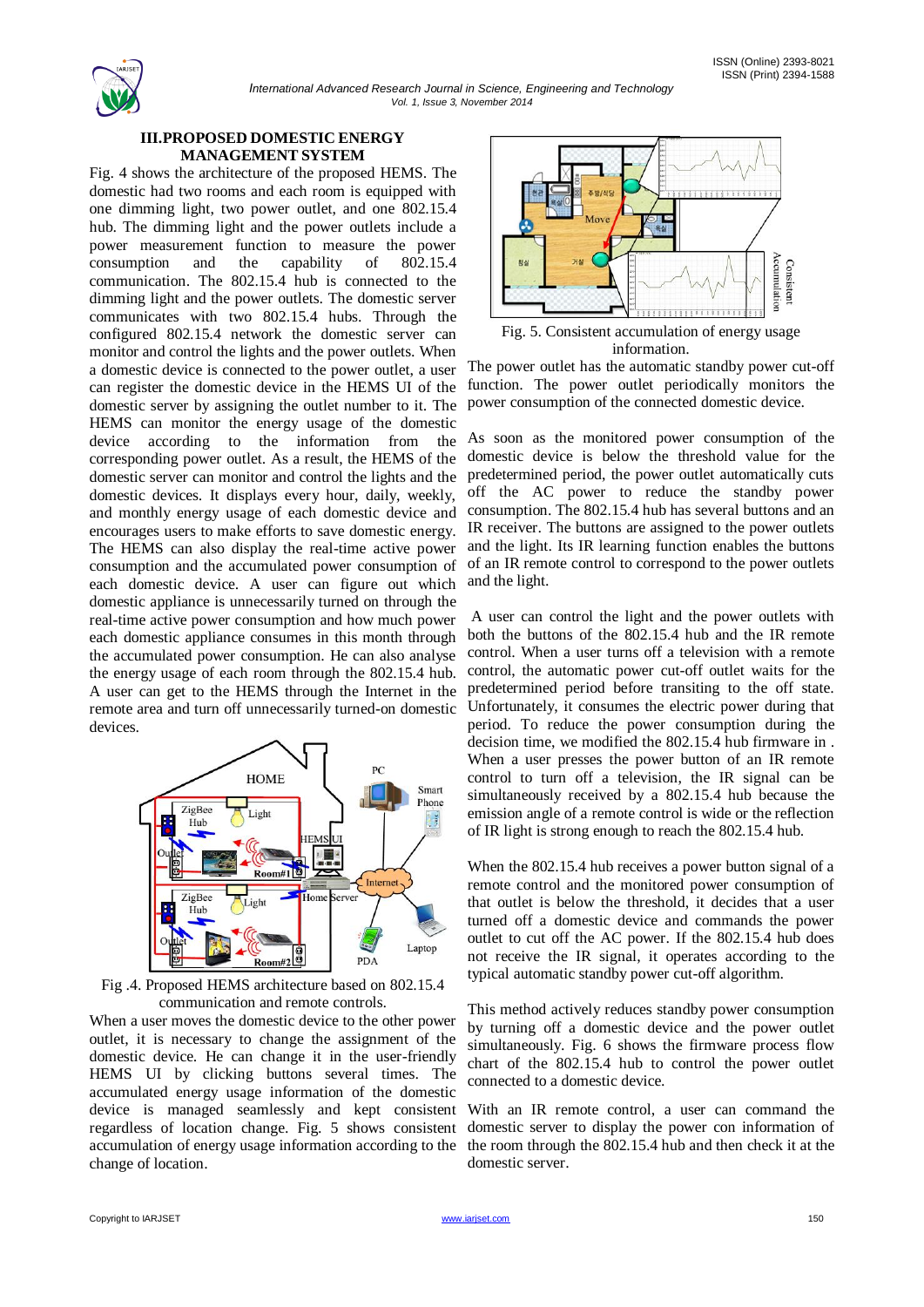



FIG. 6. THE FIRMWARE PROCESS OF THE 802.15.4 HUB TO CONTROL THE POWER

#### **IV.IMPLEMENTATION RESULTS**

Fig. 7 shows the implemented power outlet with power measurement function, a 802.15.4 communication module, and a 802.15.4 hub. The power outlet uses an electric power metering chipset for compactness instead of an analog metering. It is composed of an AC/DC conversion part, a current measuring part, a voltage divider, a serial interface, and a power metering IC, which measures the reliable power consumption by multiplying the scaled voltage and the converted current through digital signal processing. The 802.15.4 communication module has one microcontroller with 802.15.4 RF module and 2.4 GHz antenna. The power outlet communicates with the 802.15.4 communication module via a serial interface. The 802.15.4 hub has an AC/DC conversion part, six buttons, an IR receiver, a 2.4 GHz antenna, and one microcontroller with 802.15.4 RF module. Six buttons are used to assign the power outlet or the light. An IR receiver plays a role of a detector for an IR remote control. A user can control the power outlets and the light with an IR remote control.





Fig. 8 shows the captured displays of the HEMS UI of the domestic server. Our proposed HEMS provide a mapping function between the power outlets and domestic devices

by use of 4 byte network node ID. It also provides timebased energy monitoring, time-based energy usage query, and time-based statistics. Fig. 8 (a) illustrates the total power consumption trend according to the time. It also shows the price and the quantity of the carbon dioxide. Fig. 8 (b) shows the result of energy usage query during the specified period. The pie chart illustrates the energy usage ratio of each domestic device. The right table shows each device's actual energy usage. With the help of various kinds of HEMS dashboards, a user can figure out the detailed domestic energy usage information. He can also obtain which domestic device consumes the largest power. The proposed HEMS UI provides easy way to add, delete, and move domestic devices to other power outlets. It is easily reconfigurable and user-friendly. Because our HEMS is a web-based system, a user can access the HEMS through the Internet web browser by using a smart phone or a laptop computer. He can monitor domestic energy usage and control domestic devices anywhere and anytime. The HEMS helps a user make active efforts to reduce domestic energy consumption and decide what device to purchase and how to use it.





Fig. 8. The captured displays of the HEMS user interface: (a) Total power consumption trend. (b) Power consumption of each domestic device.

## **V. CONCLUSION**

We proposed the HEMS based on 802.15.4 communication and infrared remote controls. The configured 802.15.4 network is composed of the domestic